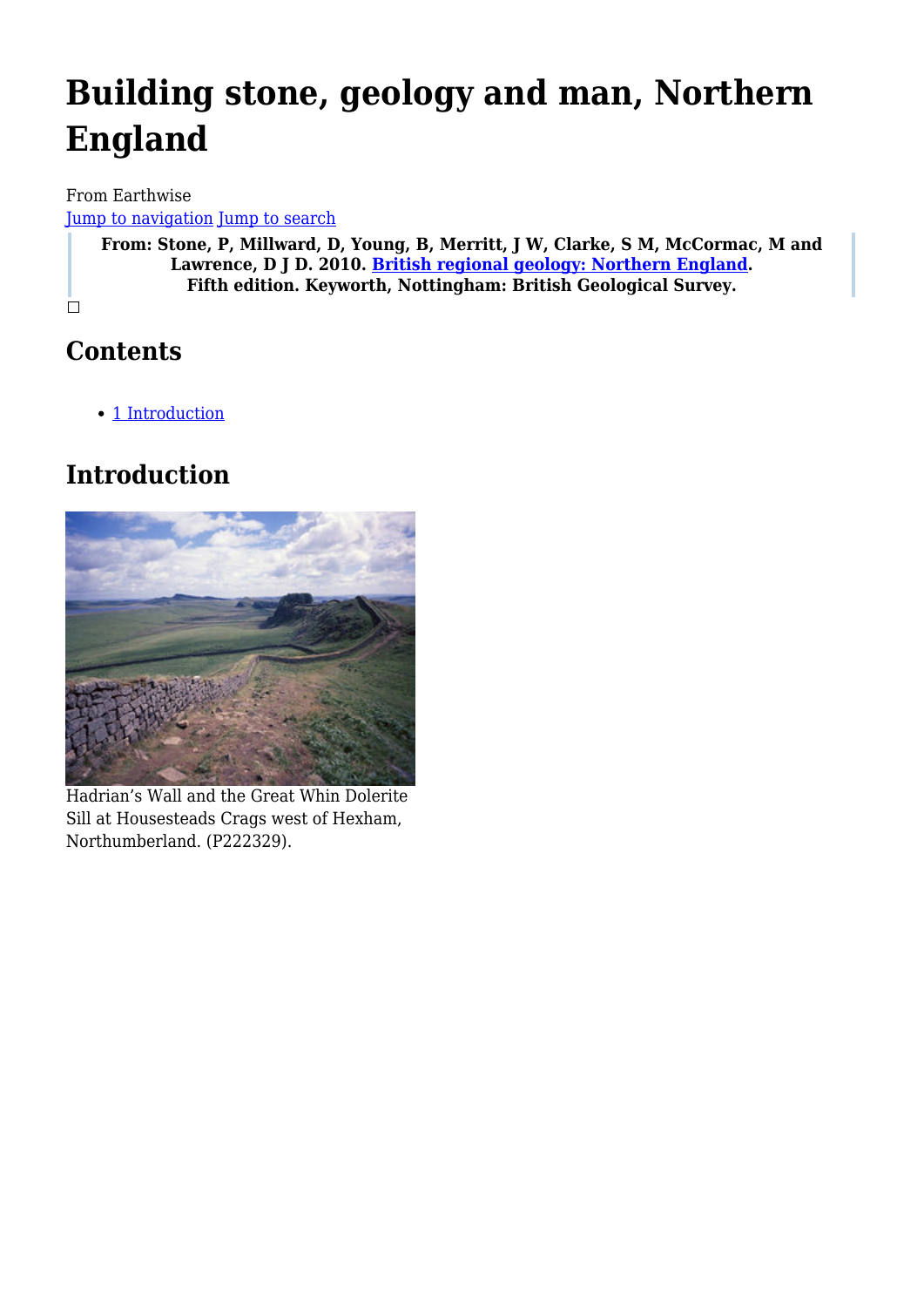

Pets Quarry, Kirkstone [NY 392 071]. The sawn blocks of 'green slate' are derived from the volcaniclastic rocks of the Seathwaite Fell Formation (Borrowdale Volcanic Group) (MNS 5415) (P244111).



Northern England British regional geology inset map. (P916122).

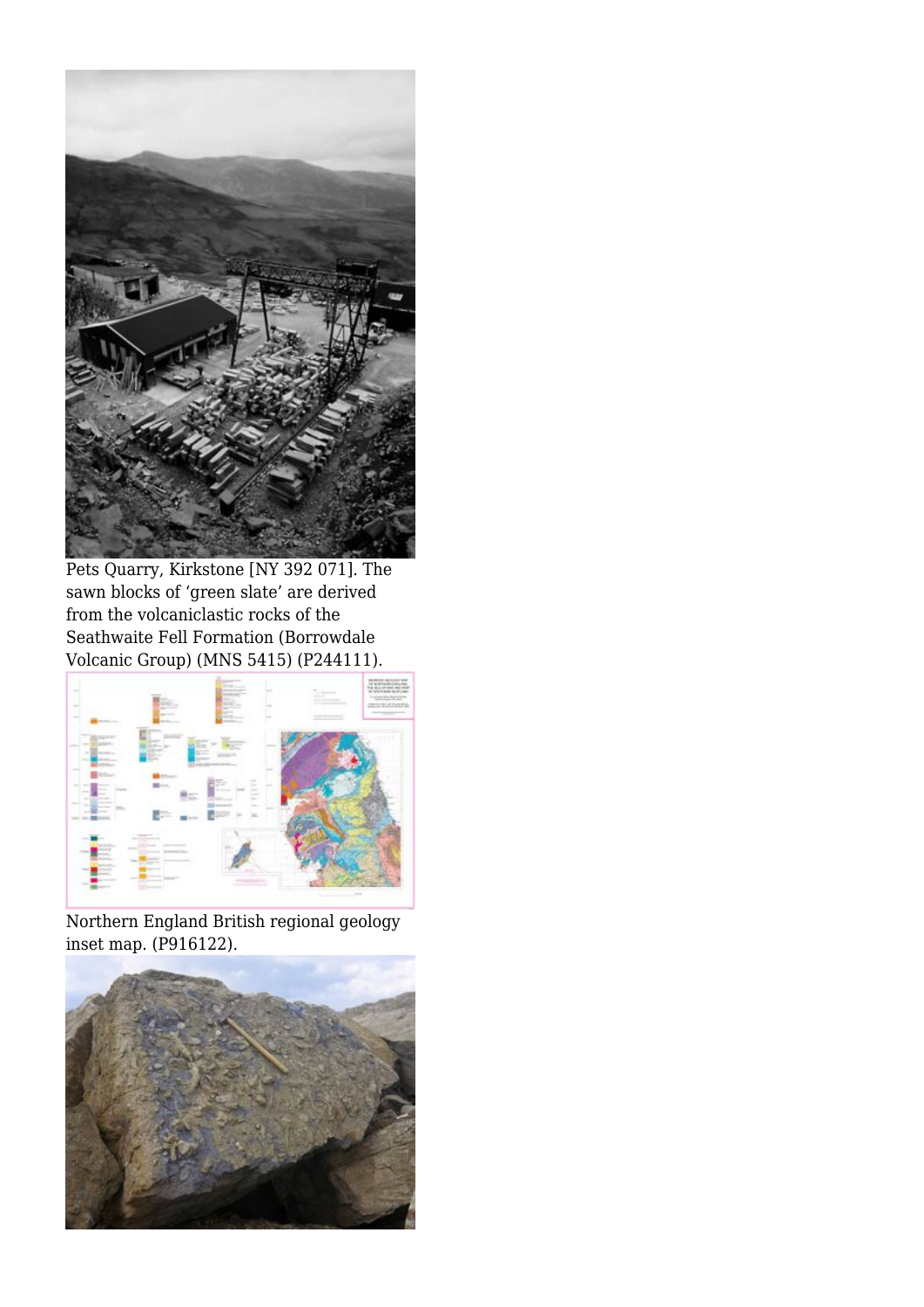Selection of Carboniferous macrofossils: a Crinoid, Woodocrinus? from shale at the base of the Stainmore Formation, immediately above the Great Limestone Member, at Mootlaw Quarry, Northumberland (DL4741, P589464); b Goniatite, Cravenoceras cf. lineolatum from shale at the base of the Stainmore Formation, immediately above the Great Limestone Member, at Mootlaw Quarry, Northumberland. (P587665), c Brachiopod, Brachythyris sp. from shale at the base of the Stainmore Formation, immediately above the Great Limestone Member, at Mootlaw Quarry, Northumberland (DL4353, P587666); d Brachiopods, large Gigantoproductids in the Sugar Sands Limestone, Stainmore Formation, at Sugar Sands Bay, Alnwick, Northumberland. (P643515); e Corals, a polished surface of 'Frosterley Marble' from the Great Limestone Member of the Alston Formation, showing detail of the abundant coral Dibunophyllum bipartitum, Weardale, County Durham. (P524822) x0.5; f Trace fossils, Teichichnus-type animal burrows preserved in sandstone from the upper part of the Appletree Limestone cycle of the Tyne Limestone Formation, Hindleysteel Quarry, Henshaw Common, Northumberland [NY 7496 7291]. (P222338).

Most of the region's rocks have been employed to some extent in building. Until the widespread adoption of brick, stone from small quarries was used locally in vernacular architecture, and contributes much to the variety of the landscape. It is only appropriate here to comment on particularly significant uses of building stone, or on its larger-scale extraction.

The earliest organised quarrying and shaping of building stone was probably associated with the building of Iron Age hill forts. Extraction on an 'industrial' scale commenced during the Roman occupation with the construction of Hadrian's Wall and its associated infrastructure. Despite being partially sited along the outcrop of the Whin Sill [\(P222329\)](http://earthwise.bgs.ac.uk/images/a/a5/P222329.jpg), the Wall's designers selected sandstone as the main construction material, avoiding use of the intractable dolerite. Together with limestone for making lime mortar, the sandstone was obtained from quarries along the course of the Wall, though only a few can today be identified as of Roman origin, for example those at Brampton and near Chollerford. Following the departure of the Romans, Hadrian's Wall provided a ready source of building stone for subsequent structures. The distinctive squared blocks produced by the Roman masons are today recognisable in castles, churches, farm buildings and even drystone walls.

In the Isle of Man, Ordovician sandstones from the Manx Group were used most spectacularly in the massive walls of Peel Castle. On the mainland, only a few of the varied Lower Palaeozoic rocks of the Lake District have been exploited on a large scale. Prominent amongst these, and comprising some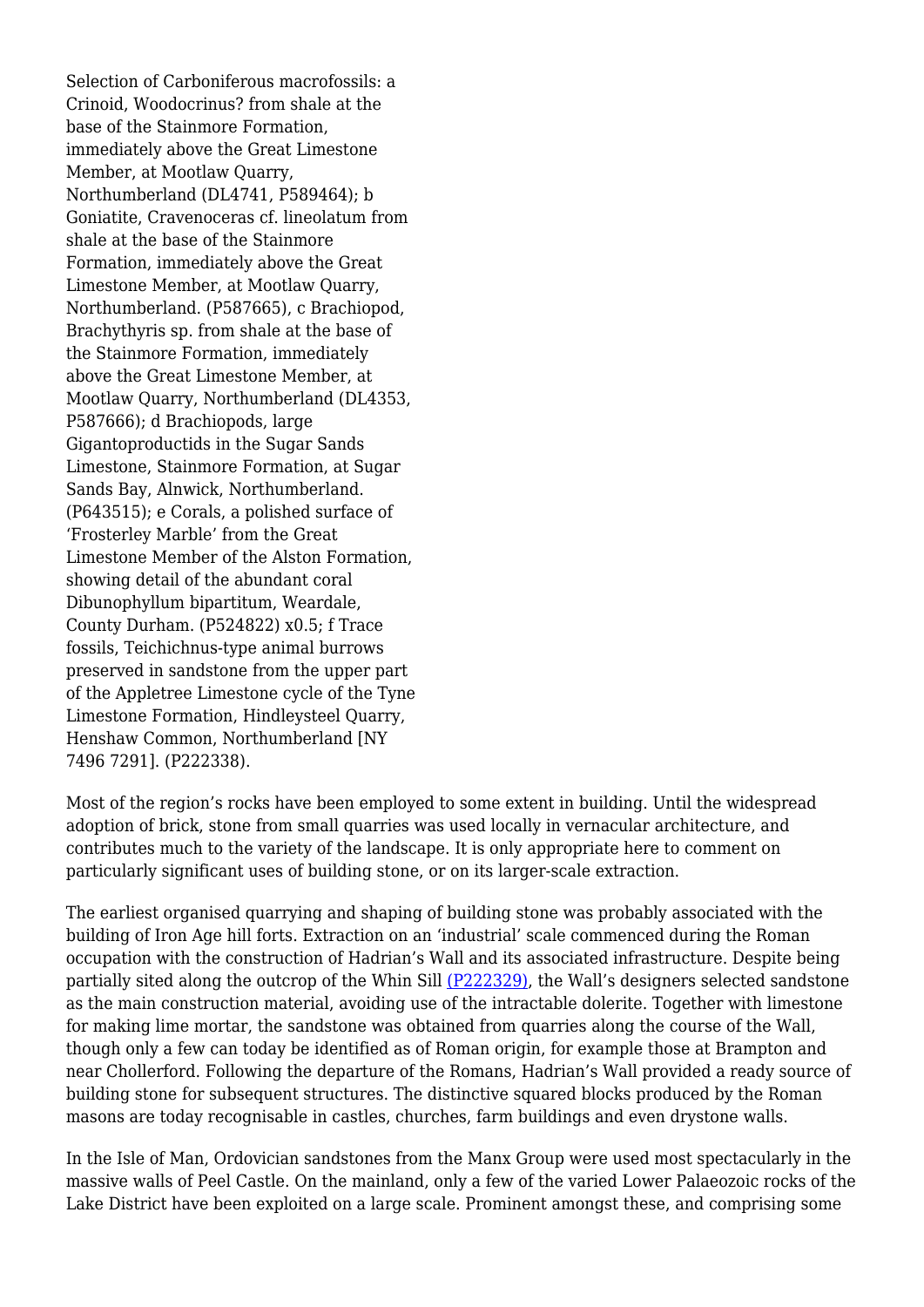of the region's best-known building and roofing stones, are the Lake District 'green slates'. These cleaved, volcaniclastic lithologies occur at several stratigraphical levels within the Ordovician, Borrowdale Volcanic Group, but most of the commercial working has taken place within the Eagle Crag Member of the Birker Fell Formation, for example at Honister, and in the Seathwaite Fell and Tilberthwaite formations in the Coniston, Langdale and Kirkstone areas, where extraction continues today. The slate has been extracted in large quarries, which in some locations, for example at Honister and Coniston, have been enlarged into underground workings. Traditionally, most of the slate was used for roofing and whilst substantial amounts are still produced for this purpose, recent years have seen most green slate employed for architectural or paving stone, where its attractive, mottled appearance can be utilised to good effect [\(P244111\)](http://earthwise.bgs.ac.uk/images/5/57/P244111.jpg).

Intensely cleaved, bluish-grey mudstone and siltstone from the Silurian part of the Windermere Supergroup have also been important sources of slate. Substantial quarries have been worked in the Brathay Formation near Windermere, but slate production today is restricted to the Wray Castle Formation at Kirkby Quarry, near Kirkby in Furness. In the Isle of Man, some inferior roofing slate was formerly obtained from cleaved Ordovician mudstone of the Barrule and Glen Rushen formations of the Manx Group.

Of the Lake District's granitic rocks, only the Shap and Eskdale intrusions have been significantly worked for building stone. The durable and distinctive, pink and porphyritic Shap Granite has an attractive texture and takes a good polish; hence it has been widely used for construction and as a monumental or ornamental stone [\(P519145\).](http://earthwise.bgs.ac.uk/images/1/12/P519145.jpg) The grey Broad Oak Granodiorite has been quarried near Waberthwaite for use as a building and ornamental stone. Neither the Shap nor the Broad Oak stone is currently in regular production, though some is occasionally produced to meet particular requirements. The Isle of Man granites have been used as local building stone but there is no current production for that purpose.

Red, Devonian sandstone from the Isle of Man's Peel Sandstone Formation has been worked on the Creg Malin headland north of Peel, and used for many buildings in the town, most notably the cathedral. Some Carboniferous limestone was also extracted for local building use from quarries on the island's south coast, around Castletown.

Many of northern England's Carboniferous sandstones have long been major sources of good freestone [\(P222553\)](http://earthwise.bgs.ac.uk/images/2/21/P222553.jpg) and production continues at numerous sites for building and repair work over a wide area. In Northumberland, the Fell Sandstone has a distinctive purplish-pink hue at Doddington Quarries, near Wooler, whereas pale brown sandstone is produced from another part of the Border Group at Cop Crag, near Byrness. Pale buff sandstone of the Yoredale Group is worked at a number of different localities in Northumberland: near West Woodburn–Darney, Blaxter, Cragg and High Nick; at Black Pasture near Chollerford; near Allenheads; and at Millknock Quarry (NY 880 793) near Birtley, which has recently re-opened. Elsewhere, Yoredale Group sandstone is quarried near Nenthead, Cumbria, and at several quarries in the Staindrop, Barnard Castle and Stanhope areas of County Durham. The Low Main Post sandstone from the Coal Measures, obtained from longabandoned quarries in Durham City, was a major source of stone for the construction of Durham Cathedral [\(P916121\),](http://earthwise.bgs.ac.uk/images/9/97/P916121.jpg) whilst Springwell Quarries, near Gateshead, have been another source of Coal Measures sandstone. A very flaggy sandstone near the base of the Coal Measures has for centuries been a source of roofing slabs and is still worked for this purpose, and for paving and walling, at Ladycross Quarry, near Slaley, though reserves are believed to be nearing exhaustion.

A distinctive feature of many Cumbrian villages is the use of reddish Permo-Triassic sandstone for building purposes. The Penrith Sandstone provides good, salmon-pink freestone for walling and paving. Numerous quarries mark its outcrop north of Penrith where it is still worked in the Plumpton and Lazonby areas. The red, St Bees Sandstone is particularly well suited to the carving of detailed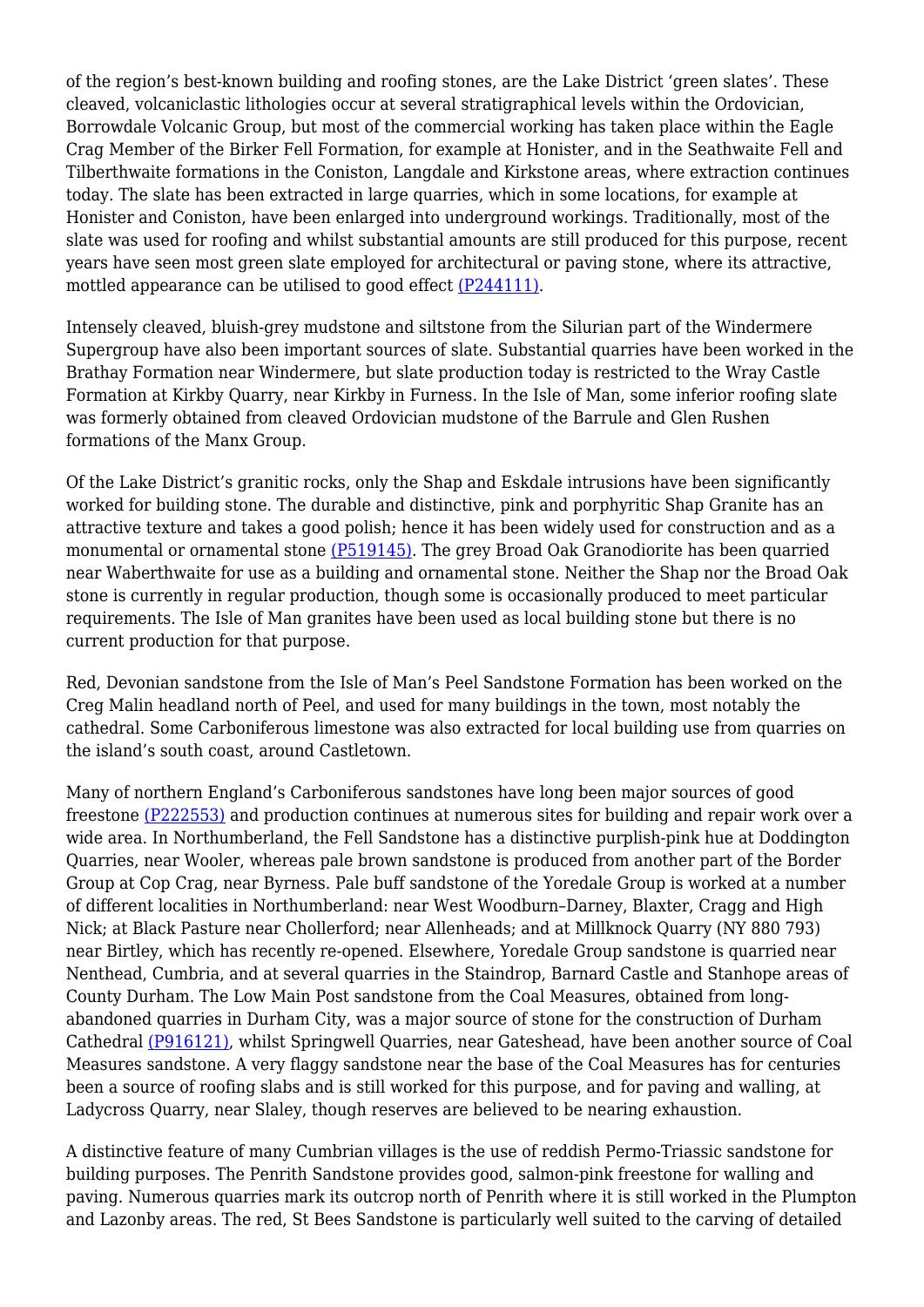shapes and ornamentation. It has been widely used across Cumbria and formerly enjoyed a considerable export market as far afield as North America. The stone has been much quarried in the Vale of Eden, the St Bees area and near Barrow, where Furness Abbey stands as a monument to its early use for building purposes.

Except in a few areas, for example around Kendal and Kirkby Stephen, the region's Carboniferous limestones have not been widely used as building stone. However, a few have been worked for ornamental use. Best known of these is a dark grey to black lithology rich in a solitary coral, Dibunophyllum bipartitum, which is present within the Great Limestone of the northern Pennines. The rock takes a high polish and is known locally as the 'Frosterley Marble' since much was formerly worked at Harehope Quarry, near Frosterley in Weardale [\(P222338\)](http://earthwise.bgs.ac.uk/images/9/98/P222338.jpg). Fine examples of the stone may be seen in churches across the region, including Durham Cathedral, and it has been widely used abroad. Blocks of Frosterley Marble are occasionally recovered today during limestone quarrying at Broadwood Quarry, Frosterley, and shipped to Italy for dressing. In the Isle of Man, flaggy, dark grey bituminous limestone from the Bowland Shale Formation at Poyllvaaish was formerly worked as an ornamental stone and marketed as a 'black marble'.

#### Retrieved from

'[http://earthwise.bgs.ac.uk/index.php?title=Building\\_stone,\\_geology\\_and\\_man,\\_Northern\\_England&o](http://earthwise.bgs.ac.uk/index.php?title=Building_stone,_geology_and_man,_Northern_England&oldid=28124) [ldid=28124](http://earthwise.bgs.ac.uk/index.php?title=Building_stone,_geology_and_man,_Northern_England&oldid=28124)' [Category](http://earthwise.bgs.ac.uk/index.php/Special:Categories):

• [Northern England](http://earthwise.bgs.ac.uk/index.php/Category:Northern_England)

# **Navigation menu**

## **Personal tools**

- Not logged in
- [Talk](http://earthwise.bgs.ac.uk/index.php/Special:MyTalk)
- [Contributions](http://earthwise.bgs.ac.uk/index.php/Special:MyContributions)
- [Log in](http://earthwise.bgs.ac.uk/index.php?title=Special:UserLogin&returnto=Building+stone%2C+geology+and+man%2C+Northern+England&returntoquery=action%3Dmpdf)
- [Request account](http://earthwise.bgs.ac.uk/index.php/Special:RequestAccount)

## **Namespaces**

- [Page](http://earthwise.bgs.ac.uk/index.php/Building_stone,_geology_and_man,_Northern_England)
- [Discussion](http://earthwise.bgs.ac.uk/index.php?title=Talk:Building_stone,_geology_and_man,_Northern_England&action=edit&redlink=1)

#### $\Box$

# **Variants**

## **Views**

- [Read](http://earthwise.bgs.ac.uk/index.php/Building_stone,_geology_and_man,_Northern_England)
- [Edit](http://earthwise.bgs.ac.uk/index.php?title=Building_stone,_geology_and_man,_Northern_England&action=edit)
- [View history](http://earthwise.bgs.ac.uk/index.php?title=Building_stone,_geology_and_man,_Northern_England&action=history)
- [PDF Export](http://earthwise.bgs.ac.uk/index.php?title=Building_stone,_geology_and_man,_Northern_England&action=mpdf)